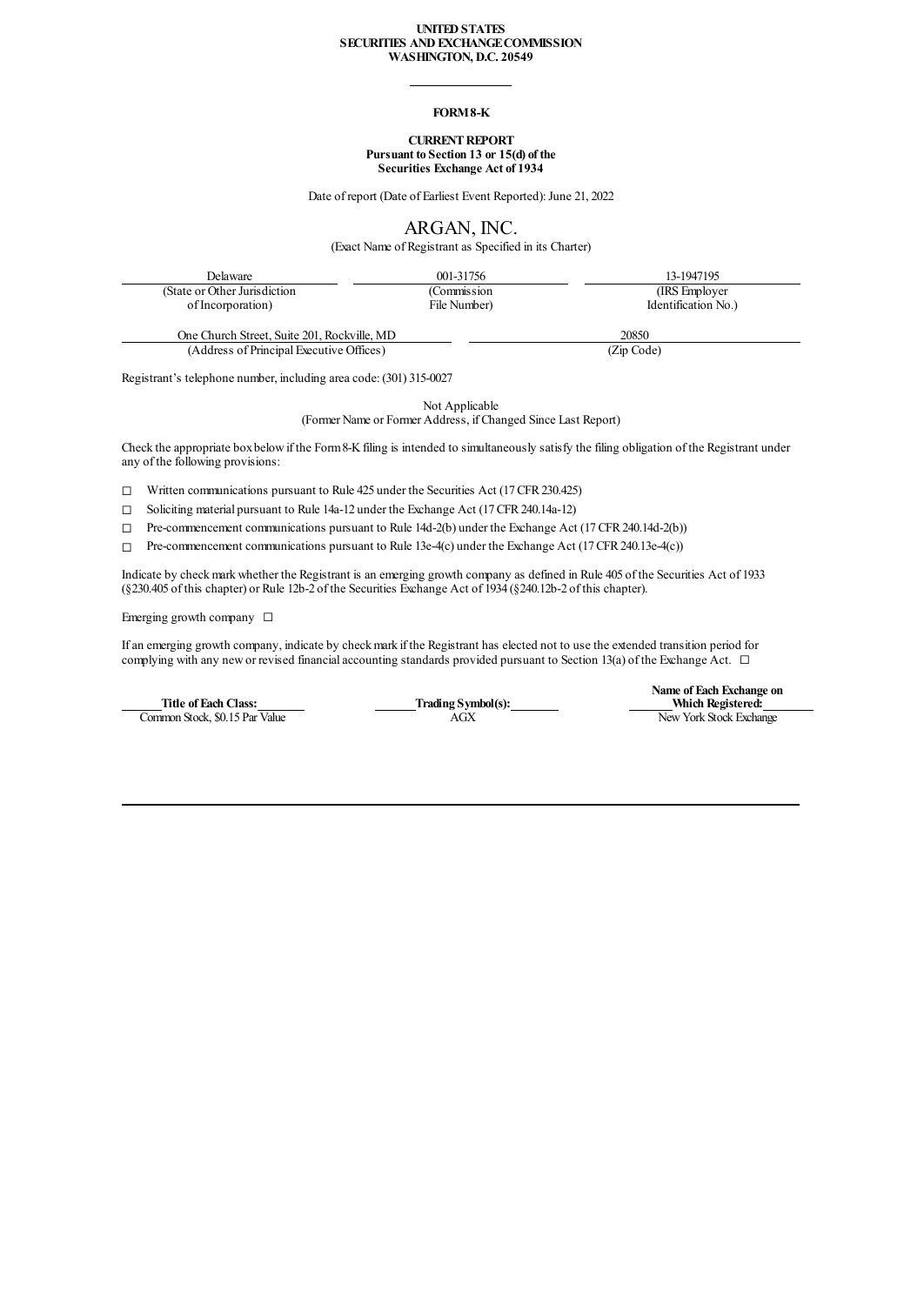## **Item5.07. Submission of Matters to a Vote of Security Holders.**

At the 2022 Annual Meeting of the Stockholders of Argan held on June 21, 2022, the following three (3) matters were resolved by the stockholders of Argan.

- (1) The election of the following nine (9) members to the Board of Directors of the Company (the "Board"), each to serve until the 2023 Annual Meeting of Stockholders and until his/her successor has been elected and qualified or until his/her earlier resignation, death or removal:
	- Rainer H. Bosselmann
	- Cynthia A. Flanders
	- Peter W. Getsinger
	- WilliamF. Griffin, Jr.
	- John R Jeffrey, Jr.
	- Mano S. Koilpillai
	- WilliamF. Leimkuhler
	- W.G. Champion Mitchell
	- James W. Quinn

(2) The nonbinding advisory approval ofthe Company'sexecutivecompensation (the"say-on-pay" vote).

(3) Theratification oftheappointment ofGrant ThorntonLLP as the Company's independent registered public accountants for the yearending January 31, 2023.

A schedule presenting the number of votes cast by the Company's stockholders is attached to this report as Exhibit 99.1 and is incorporated herein by reference.

## Item 8.01. Other Events.

On June 21, 2022, the Board declared a regular quarterly cash dividend in the amount of \$0.25 per share of common stock, payable July 29, 2022 to stockholders of record at the close of business on July 21, 2022.

# **Item 9.01. Financial Statements and Exhibits.**

## (d) Exhibits

| Exhibit No. | Description                                                                              |
|-------------|------------------------------------------------------------------------------------------|
| 99.1        | Results of Voting at the 2022 Annual Meeting of the Stockholders of Argan, Inc.          |
| 99.2        | Press Release issued by Argan on June 21, 2022                                           |
| 104         | Cover Page Interactive Data File (formatted as inline XBRL and contained in Exhibit 101) |
|             |                                                                                          |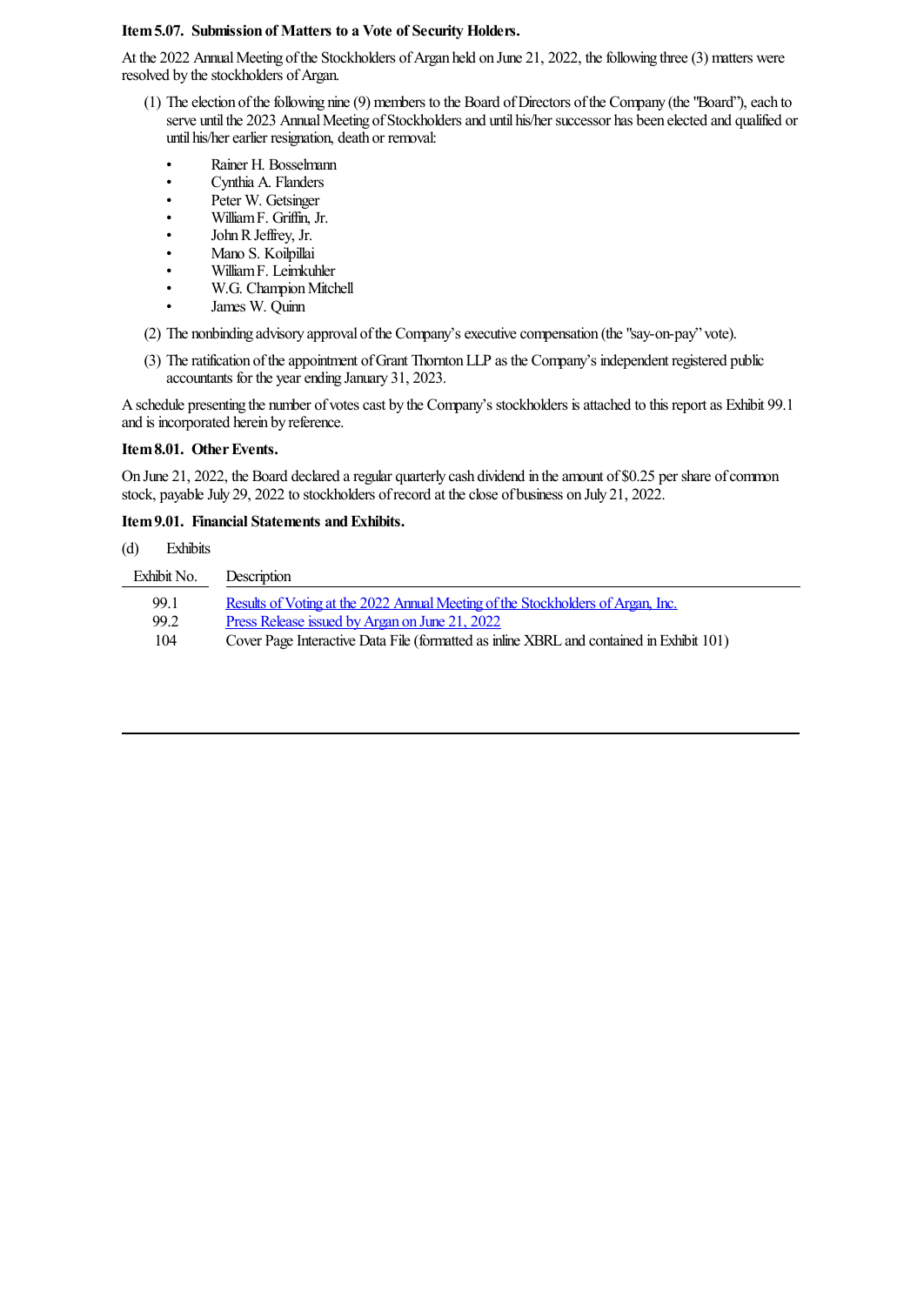# **SIGNATURES**

Pursuant to the requirements of the Securities Exchange Act of 1934, the Registrant has duly caused this report to be signed on its behalf by the undersigned hereunto duly authorized.

# **ARGAN, INC.**

<span id="page-2-0"></span>

Date: June 21, 2022 By: /s/ David H. Watson

David H. Watson Senior Vice President, Chief Financial Officer, Treasurer and Secretary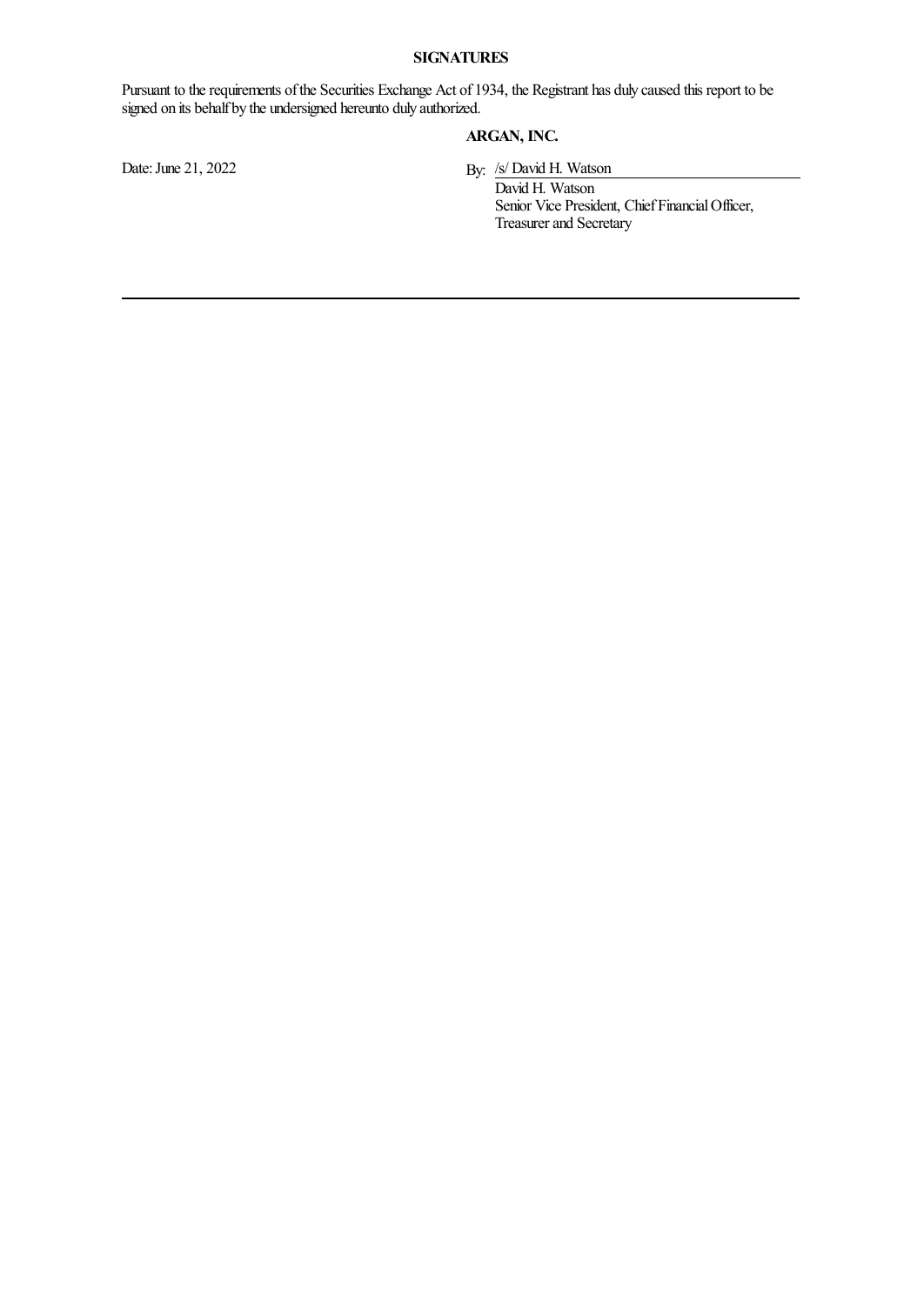## **ARGAN, INC. RESULTS OF VOTING 2022 ANNUAL MEETING OF THE STOCKHOLDERS OF ARGAN, INC. June 21, 2022**

(1) The election of the following nine (9) directors to the Board of Directors of the Company, each to serve until the 2023 Annual Meeting of Stockholders and until his/her successor has been elected and qualified or until his/her earlier resignation, death or removal.

The results of the voting were as follows:

| <b>NAME OF DIRECTOR</b> | <b>FOR</b> | WITHHELD | <b>BROKER NON-</b><br><b>VOTES</b> |
|-------------------------|------------|----------|------------------------------------|
| Rainer H. Bosselmann    | 11,618,054 | 381,496  | 1,306,943                          |
| Cynthia A. Flanders     | 11,483,209 | 516,341  | 1,306,943                          |
| Peter W. Getsinger      | 11,776,976 | 222,574  | 1,306,943                          |
| William F. Griffin, Jr. | 11,743,312 | 256,238  | 1,306,943                          |
| John R. Jeffrey, Jr.    | 11,704,020 | 295,530  | 1,306,943                          |
| Mano S. Koilpillai      | 11,649,320 | 350,230  | 1,306,943                          |
| William F. Leimkuhler   | 11,478,034 | 521,516  | 1,306,943                          |
| W.G. Champion Mitchell  | 11,541,314 | 458,236  | 1,306,943                          |
| James W. Quinn          | 11.407.619 | 591,931  | 1,306,943                          |

(2) The nonbinding advisory approval of the Company's executive compensation (the "say-on-pay" vote).

The result of the voting was as follows:

|            |                |         | <b>BROKER</b>    |
|------------|----------------|---------|------------------|
| <b>FOR</b> | <b>AGAINST</b> | ABSTAIN | <b>NON-VOTES</b> |
| 11.475.552 | 418.174        | 105.824 | 1,306,943        |

(3) The ratification of the appointment of Grant Thornton LLP as the Company's independent registered public accountants for the year ending January 31, 2023.

The result of the voting was as follows:

<span id="page-3-0"></span>

| FOR        | AGAINST | A BST A IN |
|------------|---------|------------|
| 13,258,701 | 42,739  | 5,053      |